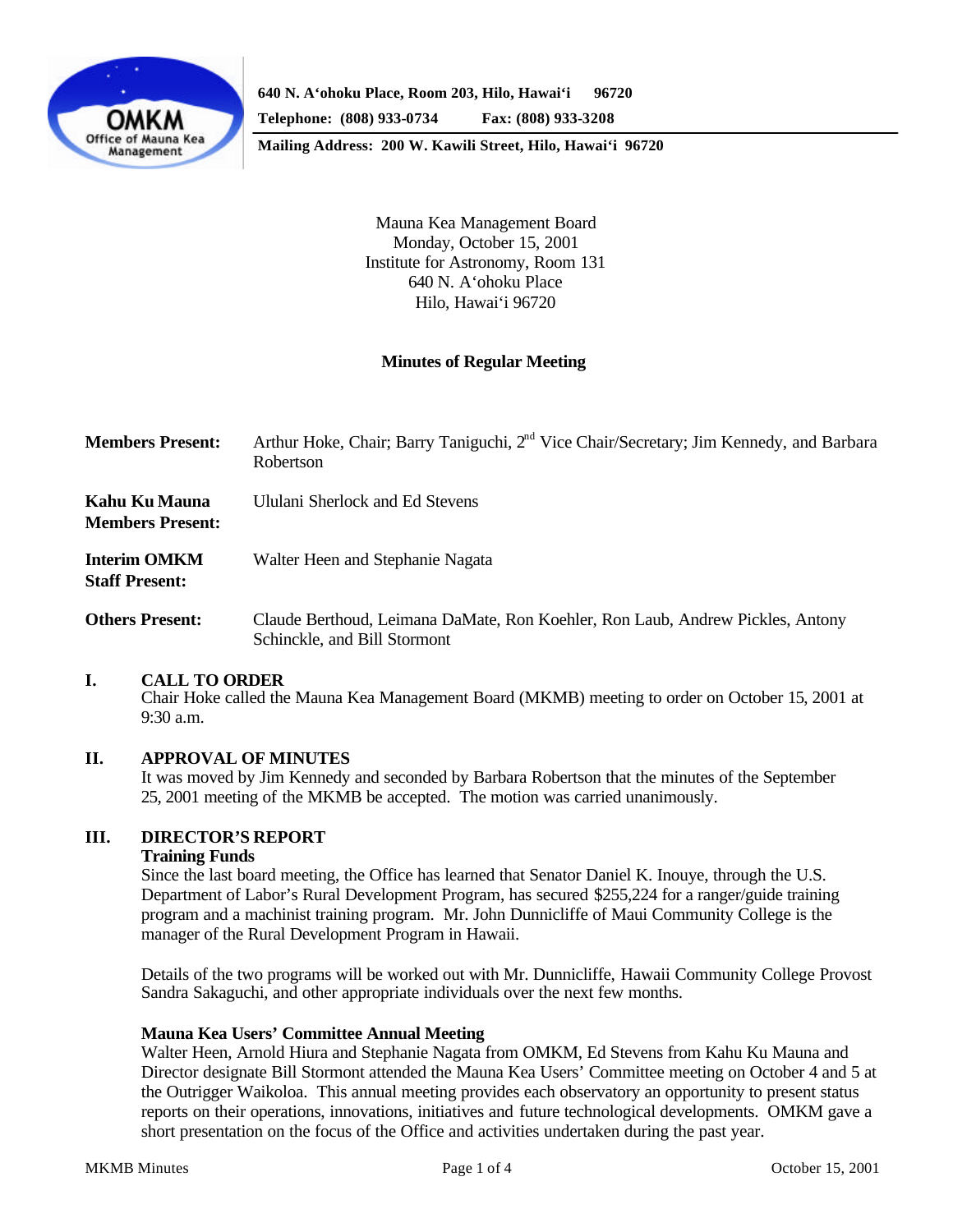## **Keck's Acknowledgement of Native Hawaiians**

At the Users' Committee meeting, Fred Chaffee announced Keck's policy to include in all publications citing observations made on Mauna Kea, acknowledgement and gratitude to Native Hawaiians for the privilege of being able to conduct astronomical observations on Mauna Kea:

## When all observations are from Mauna Kea:

*The authors wish to express special thanks to those of Hawaiian ancestry on whose sacred mountain we are privileged to be guests. Without their generous hospitality, none of the observations presented herein would have been possible.*

When some observations are from Mauna Kea:

*The authors wish to express special thanks to those of Hawaiian ancestry on whose sacred mountain we are privileged to be guests. Without their generous hospitality, many of the observations presented herein would not have been possible.*

Dr. Chaffee also announced that he is working with OMKM on developing an orientation program on Hawaiian history and perspectives for his staff. He expressed his hope that this program can be used at other observatories.

## **Underground Storage Tank Removal Project**

M. Nakai Repair Service has been awarded the contract to remove the underground storage tank from the summit. A preconstruction meeting with the contractor, State Dept. of Accounting and General Services, University of Hawaii, MKSS and OMKM will be scheduled in the next two weeks. OMKM's participation will be to ensure that cultural and environmental concerns are observed.

### **Access Road Refurbishing**

The Office recently received a request from Ron Koehler of MKSS to refurbish the dirt road between Hale Pohaku and the paved road leading up to the summit. Traffic over the years has eroded the road to bedrock in many sections. In the past, stockpile cinder from observatory construction projects was used to refurbish the road, however that source may no longer be available since it is slated for the underground storage tank removal project, and is being held in reserve in the event the wekiu mitigation project is approved.

MKSS is considering two options: 1) use the surface, discolored layer of cinder from the stockpile cinder, or; 2) use crushed rock from the quarry south of Waimea. Each has it advantages and disadvantages. The Office will review the two options and will submit a report at the next meeting.

Questions were raised regarding: 1) whether the wekiu mitigation project would be submitted as a separate CDUA or included with outrigger telescopes CDUA, and; 2) which project would come first. Director Heen indicated that NASA has decided not to separate the wekiu mitigation project from the larger outrigger telescopes project. The wekiu mitigation effort is planned to take place during construction.

Mr. Stevens emphasized the stockpile cinder should be used for the underground storage tank removal and wekiu projects.

## **Royal Order of Kamehameha – Management Plan**

The Royal Order of Kamehameha developed and submitted a management plan for Mauna Kea to President Dobelle, who through Walter Kirimitsu, requested OMKM review and comment on the plan. A copy was also submitted to Gilbert Coloma-Agaran, Chairperson, Board of Land and Natural Resources for the Board's consideration.

## **King Kalakaua's Telescope – a Presentation by Mauna Kea Astronomy Educational Center (MKAEC)**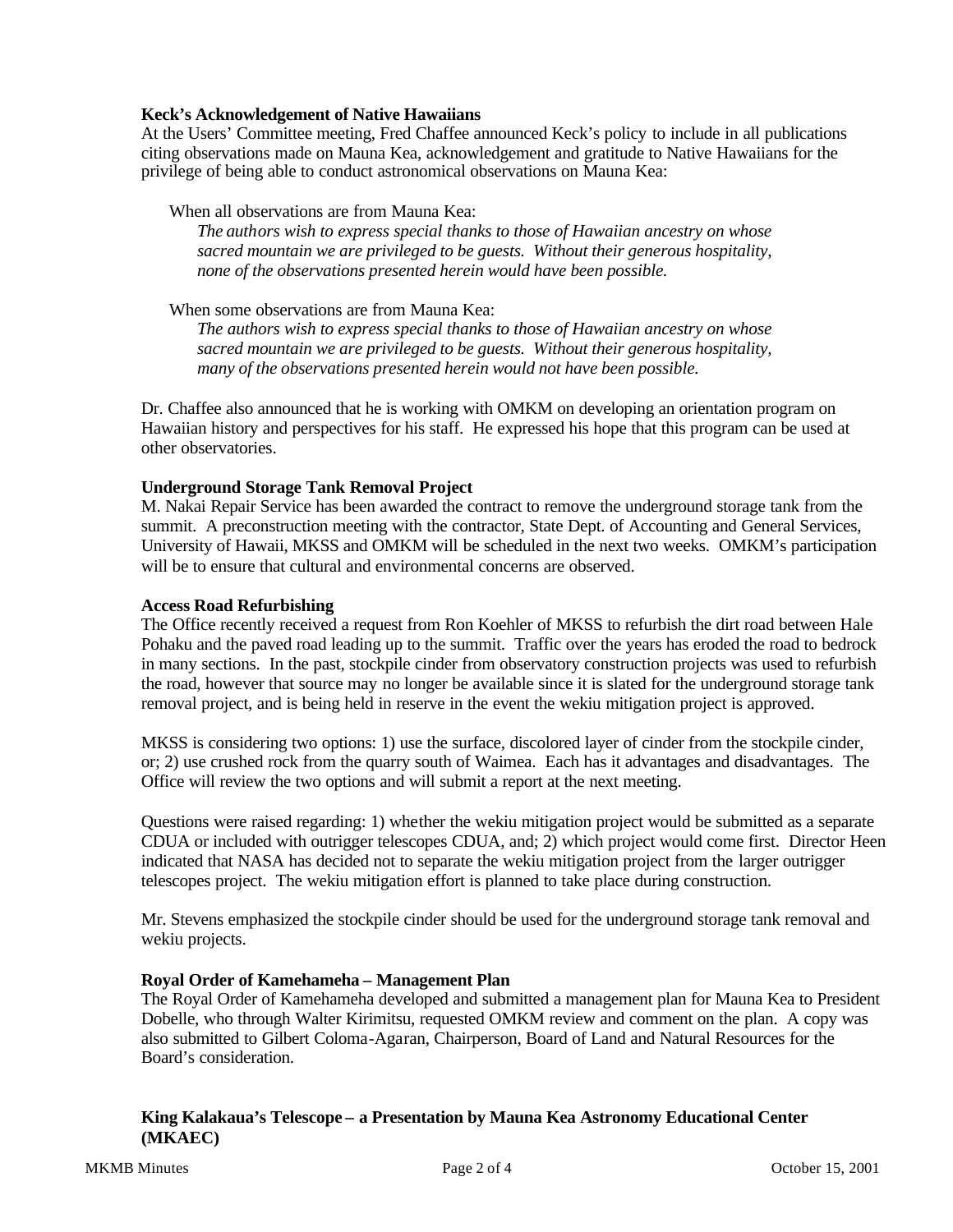MKAEC announced a presentation of King Kalakaua's Telescope, a Contemporary History of Astronomy on the Big Island, by master story teller Don Burciaga and Kumu Hula Leileihua Yuen. The presentation is an overview of Hawaiian heritage with special reference to contemporary contextual history of astronomy, and will be held on November 13, 2001 at 3:30 p.m. in Room 101, IfA Building in Hilo.

## **Last Official Duty as Interim Director**

This was Mr. Heen's last official duty as Interim Director. Mr. Heen assured the Board he will continue to serve OMKM in an advisory capacity and will concentrate his efforts on finalizing the rules and regulations, as well as researching the development, existing permits, and historical use of Hale Pohaku. He will compile a report which will be useful to the Hale Pohaku Planning Committee in its efforts to plan for the future of Hale Pohaku.

# **IV. COMMITTEE REPORTS**

## **A. Kahu Ku Mauna Council Report**

Prince David Kawananakoa Hawaiian Civic Club. Ed Stevens reported the Prince David Kawananakoa Hawaiian Civic Club will be introducing a resolution commending the appointment of William Stormont as the new Director of the Office of Mauna Kea Management. The resolution is pending adoption at the Association of Hawaiian Civic Clubs Convention on November 10.

Retreat at Hale Pohaku. Kahu Ku Mauna is planning an overnight retreat at Hale Pohaku on October 26 and 27. The purpose of the retreat, which will be facilitated by Pat Brandt, is to develop a final mission statement, goals, objectives, and an organizational plan.

Letter to U.S. Department of Transportation – Rehabilitation of Keanakolu Road. In a letter to the U.S. Department of Transportation, the Council reported it had no objections to the proposed improvement plans for Keanakolu Road (aka "Mana Road"). The project is benign in nature and poses no significant impact to Hawaiian traditional, religious or cultural resources.

### **B. Hawaiian Culture Committee**

The Committee met on September 26, 2001.

Mission Statement. The committee revisited crafting a mission statement. It was felt the committee needed a clearer idea of its mission. The committee will continue to work on its mission statement.

Brochure. Most of the discussion focused on developing a brochure for distribution at the Visitor Information Station. The purpose of the brochure is to help educate visitors to Mauna Kea on the cultural significance and history of the mountain.

Resource Acquisition. The committee wants to proceed with the resource library acquisition project – the collection of historical materials relating to Mauna Kea.

## **V. NEW BUSINESS**

## **A. Revision of the Project Review Process**

This item was withdrawn by Director Heen. He will be working with Jim Kennedy on developing a proposal addressing the review process for projects with minimal impact.

## **B. Design Review Committee**

Originally when the Board and Office drafted a Project Review Process, it was of the opinion that the Design Review Committee (DRC) should not be a permanent committee, but rather organized on a project-by-project basis. Experience over the past year, particularly with the NASA/Keck Outriggers project, indicate the DRC, which according to the Master Plan is attached to the Office of the